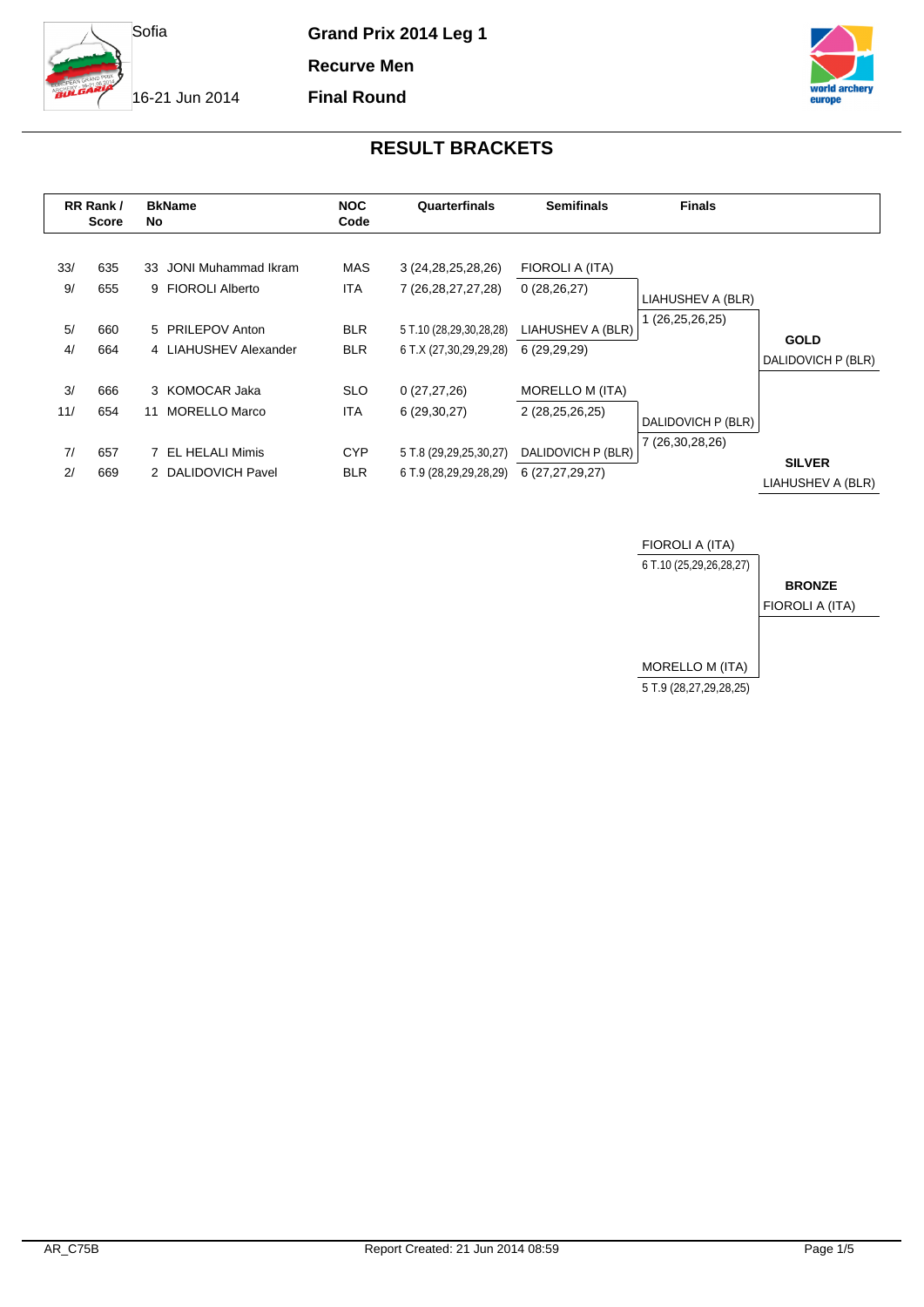

**Elimination Round**

**Recurve Men**

16-21 Jun 2014



|            | RR Rank /<br><b>Score</b> | No | <b>BkName</b>                                        | <b>NOC</b><br>Code       | 1/48<br>Elimin. Round                 | 1/24<br>Elimin. Round                         | 1/16<br>Elimin. Round                          | 1/8<br>Elimin. Round                          | Quarterfinals                             |
|------------|---------------------------|----|------------------------------------------------------|--------------------------|---------------------------------------|-----------------------------------------------|------------------------------------------------|-----------------------------------------------|-------------------------------------------|
|            |                           |    |                                                      |                          |                                       |                                               |                                                |                                               |                                           |
| 1/         | 670                       |    | 1 KOZHIN Alexander                                   | <b>RUS</b>               |                                       | KOZHIN A (RUS)                                |                                                |                                               |                                           |
|            |                           |    | pre-seeded in 1/16th                                 |                          |                                       |                                               | KOZHIN A (RUS)                                 |                                               |                                           |
|            |                           |    |                                                      |                          |                                       |                                               | 4 (26, 23, 28, 28, 27)                         |                                               |                                           |
|            |                           |    |                                                      |                          |                                       | -Bye-                                         |                                                |                                               |                                           |
|            |                           |    |                                                      |                          |                                       |                                               |                                                | <b>JONI MI (MAS)</b>                          |                                           |
| 33/        | 635                       |    | 33 JONI Muhammad Ikram                               | MAS                      | 6(26, 28, 27)                         | <b>JONI MI (MAS)</b>                          |                                                | 6 T.9 (28,27,26,30,27)                        |                                           |
| 80/        | 587                       |    | 80 SVILANOVIC Dragan                                 | <b>SRB</b>               | 0(25, 23, 23)                         | 6 (27, 25, 27, 28)                            |                                                |                                               |                                           |
|            |                           |    |                                                      |                          |                                       |                                               | <b>JONI MI (MAS)</b><br>6 (27, 29, 27, 27, 28) |                                               |                                           |
| 81/        | 585                       |    | 81 ANDERSEN Mads Kenneth                             | <b>DEN</b>               | 6 T.9* (28,24,27,25,25)               | ANDERSEN MK (DEN)                             |                                                |                                               |                                           |
| 32/        | 636                       |    | 32 BORODIN Alexey                                    | <b>RUS</b>               | 5 T.9 (29,30,24,25,19)                | 2 (23, 25, 24, 28)                            |                                                |                                               | <b>JONI MI (MAS)</b>                      |
|            |                           |    |                                                      |                          |                                       |                                               |                                                |                                               | 3 (24, 28, 25, 28, 26)                    |
| 17/        | 648                       |    | 17 KARAGEORGIOU Alexandros GRE<br>-Bye-              |                          |                                       | KARAGEORGIOU A (GRE)<br>6 (24,24,29,27)       |                                                |                                               |                                           |
|            |                           |    |                                                      |                          |                                       |                                               | KARAGEORGIOU A (GRE)                           |                                               |                                           |
| 65/        | 606                       |    | 65 RUEVSKI Konstantin                                | <b>BULRH</b>             | 7 (27, 27, 27, 28, 27)                | RUEVSKI K (BULRH)                             | 0(25,25,27)                                    |                                               |                                           |
| 48/        | 626                       |    | 48 HRISTOV Hristo                                    | <b>BUL</b>               | 3 (24, 26, 29, 28, 26)                | 2 (23, 26, 27, 26)                            |                                                |                                               |                                           |
|            |                           |    |                                                      |                          |                                       |                                               |                                                | MELOTTO L (ITA)<br>5 T.8 (28, 28, 29, 24, 25) |                                           |
| 49/        | 624                       |    | 49 LATEV Asparuh                                     | <b>BULRH</b>             | 2 (26,24,26,23)                       | SHUSHADZE M (GEO)                             |                                                |                                               |                                           |
| 64/        | 608                       |    | 64 SHUSHADZE Mamuka                                  | GEO                      | 6 (28,27,24,27)                       | 3 (27,27,27,27,25)                            | MELOTTO L (ITA)                                |                                               |                                           |
|            |                           |    |                                                      |                          |                                       |                                               | 6(27, 26, 30)                                  |                                               |                                           |
| 16/        | 649                       |    | -Bye-<br>16 MELOTTO Luca                             | <b>ITA</b>               |                                       | MELOTTO L (ITA)<br>7 (25,28,30,27,26)         |                                                |                                               |                                           |
|            |                           |    |                                                      |                          |                                       |                                               |                                                |                                               |                                           |
| 9/         | 655                       |    | 9 FIOROLI Alberto                                    | <b>ITA</b>               |                                       | FIOROLI A (ITA)                               |                                                |                                               |                                           |
|            |                           |    | -Bye-                                                |                          |                                       | 6 (29,26,28,28)                               | FIOROLI A (ITA)                                |                                               |                                           |
|            |                           |    |                                                      |                          |                                       |                                               | 6(27, 29, 25)                                  |                                               |                                           |
| 57/        | 617                       |    | 57 GARMAEV Yuryi                                     | <b>RUS</b>               | 7 (27,27,26,27,29)                    | <b>GARMAEV Y (RUS)</b>                        |                                                |                                               |                                           |
| 56/        | 617                       |    | 56 CORBA Yusuf                                       | <b>TUR</b>               | 3 (26,27,27,26,21)                    | 2 (28,27,25,25)                               |                                                | FIOROLI A (ITA)                               |                                           |
|            |                           |    |                                                      |                          |                                       |                                               |                                                | 6 (29, 28, 26, 27)                            |                                           |
| 41/<br>72/ | 629<br>597                |    | 41 RIJAVEC Jan<br>72 KHACHATRYAN David               | <b>SLO</b><br><b>ARM</b> | 6 (28,29,28)<br>0(24, 27, 25)         | RIJAVEC J (SLO)<br>6 T.8 (26,30,28,24,25)     |                                                |                                               |                                           |
|            |                           |    |                                                      |                          |                                       |                                               | RIJAVEC J (SLO)                                |                                               |                                           |
| 89/        | 510                       |    | 89 KRASNIQI Burim                                    | KOS                      | 0(24,25,22)                           | SHPAKAU S (BLR)                               | 0(23, 27, 22)                                  |                                               |                                           |
| 24/        | 639                       |    | 24 SHPAKAU Siarhei                                   | <b>BLR</b>               | 6(26, 27, 27)                         | 5 T.7 (26,26,22,28,27)                        |                                                |                                               |                                           |
|            |                           |    |                                                      |                          |                                       |                                               |                                                |                                               | FIOROLI A (ITA)<br>7 (26, 28, 27, 27, 28) |
| 25/        | 638                       |    | 25 CINAR Sermet                                      | <b>TUR</b>               | 6 (26,27,28)                          | CINAR S (TUR)                                 |                                                |                                               |                                           |
| 88/        | 513                       |    | 88 ASLLANI Hazir                                     | KOS                      | 0(17, 12, 18)                         | 6 (24, 26, 27, 25, 27)                        | CINAR S (TUR)                                  |                                               |                                           |
|            |                           |    |                                                      |                          |                                       |                                               | 7 (26,26,29,29,29)                             |                                               |                                           |
| 73/<br>40/ | 596<br>630                |    | 73 JASSIM Mohammed Mahmood<br>40 AL-MOHANADI Ibrahim | IRQ<br>QAT               | 1 (27, 25, 24, 25)<br>7 (27,29,25,26) | AL-MOHANADI I (QAT)<br>4 (24, 24, 26, 27, 27) |                                                |                                               |                                           |
|            |                           |    |                                                      |                          |                                       |                                               |                                                | CINAR S (TUR)                                 |                                           |
|            |                           |    |                                                      |                          |                                       | -Bye-                                         |                                                | 2 (27,25,26,27)                               |                                           |
|            |                           |    |                                                      |                          |                                       |                                               |                                                |                                               |                                           |
|            |                           |    |                                                      |                          |                                       |                                               | <b>WULFF N (DEN)</b><br>3 (26, 27, 27, 27, 28) |                                               |                                           |
|            |                           |    | pre-seeded in 1/16th                                 |                          |                                       | WULFF N (DEN)                                 |                                                |                                               |                                           |
| 8/         | 656                       |    | 8 WULFF Nikolaj                                      | <b>DEN</b>               |                                       |                                               |                                                |                                               |                                           |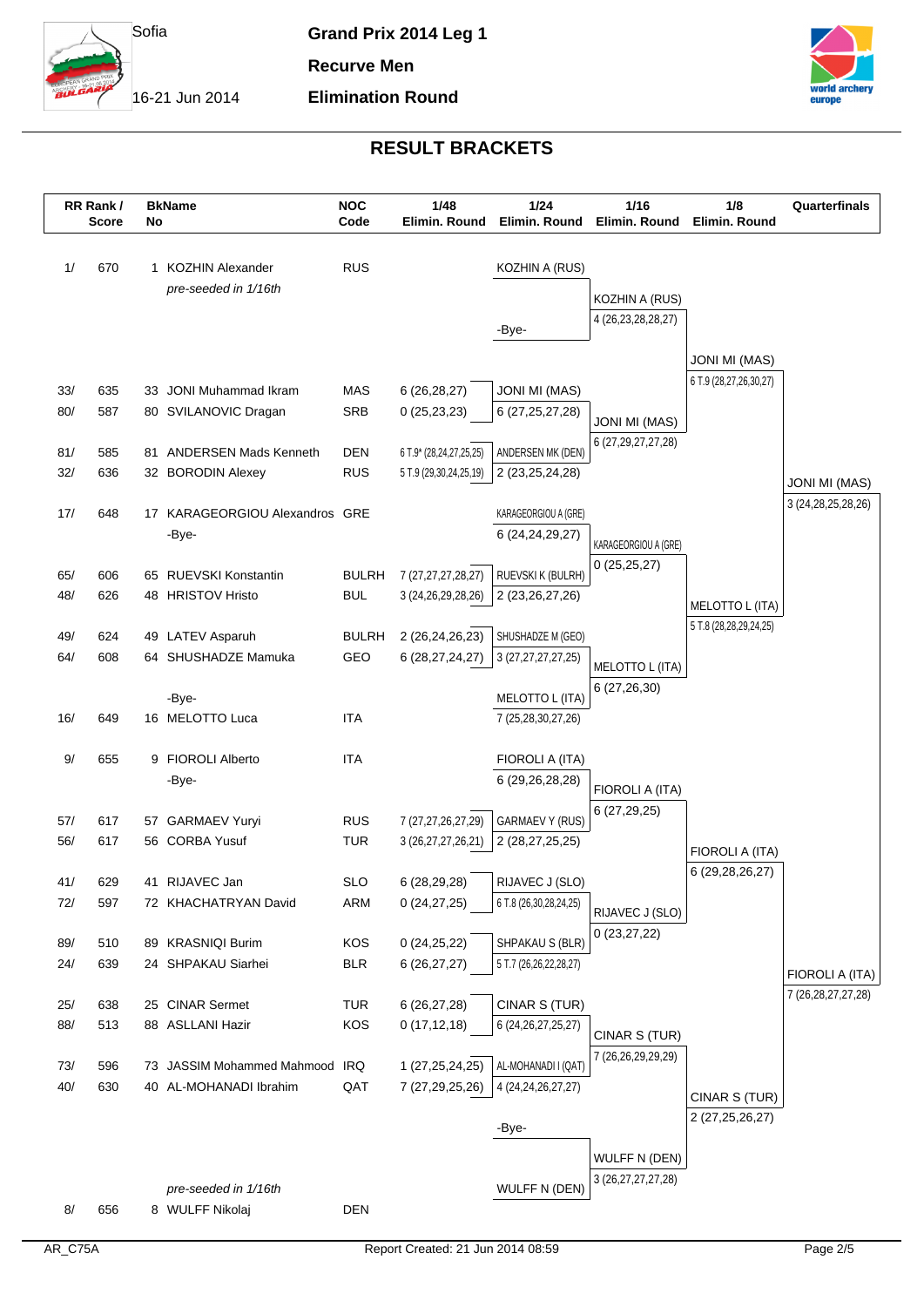

**Elimination Round**

**Recurve Men**

16-21 Jun 2014



|     | RR Rank/<br><b>Score</b> | No | <b>BkName</b>                     | <b>NOC</b><br>Code | 1/48<br>Elimin. Round  | 1/24<br>Elimin. Round         | 1/16<br>Elimin. Round    | 1/8<br>Elimin. Round                 | Quarterfinals                               |
|-----|--------------------------|----|-----------------------------------|--------------------|------------------------|-------------------------------|--------------------------|--------------------------------------|---------------------------------------------|
|     |                          |    |                                   |                    |                        |                               |                          |                                      |                                             |
| 5/  | 660                      |    | 5 PRILEPOV Anton                  | <b>BLR</b>         |                        | PRILEPOV A (BLR)              |                          |                                      |                                             |
|     |                          |    | pre-seeded in 1/16th              |                    |                        |                               | PRILEPOV A (BLR)         |                                      |                                             |
|     |                          |    |                                   |                    |                        | -Bye-                         | 7 (25, 25, 26, 27, 27)   |                                      |                                             |
|     |                          |    |                                   |                    |                        |                               |                          |                                      |                                             |
|     |                          |    |                                   |                    |                        |                               |                          | PRILEPOV A (BLR)                     |                                             |
| 37/ | 634                      |    | 37 GRISCHKE Marvin                | LIE                | 7 (24, 26, 26, 21, 28) | <b>GRISCHKE M (LIE)</b>       |                          | 6 (28, 30, 28, 27, 29)               |                                             |
| 76/ | 592                      |    | 76 STOYANOV Pavlin                | <b>BUL</b>         | 3 (20, 20, 26, 24, 27) | 7 (25,26,27,27,30)            | <b>GRISCHKE M (LIE)</b>  |                                      |                                             |
| 85/ | 561                      |    | 85 SCHOMMERS Nicolas              | <b>BEL</b>         | 3 (23, 25, 25, 26, 21) | VENGEROV R (AZE)              | 3 (25, 28, 25, 25, 26)   |                                      |                                             |
| 28/ | 637                      |    | 28 VENGEROV Roman                 | AZE                | 7 (28,25,26,24,26)     | 3 (25, 28, 23, 22, 26)        |                          |                                      |                                             |
|     |                          |    |                                   |                    |                        |                               |                          |                                      | PRILEPOV A (BLR)                            |
| 21/ | 644                      | 21 | <b>BALAZ Boris</b>                | <b>SVK</b>         |                        | <b>BALAZ B (SVK)</b>          |                          |                                      | 5 T.10 (28,29,30,28,28)                     |
|     |                          |    | -Bye-                             |                    |                        | 7 (26,28,26,26,26)            | BALAZ B (SVK)            |                                      |                                             |
| 69/ | 603                      |    | 69 SALEM Ali Ahmed                | QAT                | 0(23,26,23)            | <b>IBRAHIM PUTRA AF (MAS)</b> | 3 (24, 25, 21, 28, 25)   |                                      |                                             |
| 44/ | 629                      |    | 44 IBRAHIM PUTRA Arif Farhan      | <b>MAS</b>         | 6(25, 27, 25)          | 3 (27, 25, 26, 25, 25)        |                          |                                      |                                             |
|     |                          |    |                                   |                    |                        |                               |                          | LAURSEN BM (DEN)                     |                                             |
| 53/ | 619                      | 53 | SHAHNAZARYAN Vasil                | <b>ARM</b>         | 6(27, 28, 25)          | SHAHNAZARYAN V (ARM)          |                          | 4 (29, 28, 28, 27, 26)               |                                             |
| 60/ | 612                      |    | 60 ROYEN Laurent                  | <b>BEL</b>         | 0(25,26,23)            | 0(24, 27, 25)                 | LAURSEN BM (DEN)         |                                      |                                             |
|     |                          |    | -Bye-                             |                    |                        | LAURSEN BM (DEN)              | 7 (26,25,24,24,28)       |                                      |                                             |
| 12/ | 652                      |    | 12 LAURSEN Bjarne Marius          | <b>DEN</b>         |                        | 6(26, 29, 27)                 |                          |                                      |                                             |
|     |                          |    |                                   |                    |                        |                               |                          |                                      |                                             |
| 13/ | 652                      |    | 13 KAROUKIN Anton                 | <b>BLR</b>         |                        | KAROUKIN A (BLR)              |                          |                                      |                                             |
|     |                          |    | -Bye-                             |                    |                        | 7 (25, 26, 27, 27, 28)        | KAROUKIN A (BLR)         |                                      |                                             |
| 61/ | 611                      | 61 | <b>MIRCHEV Miroslav</b>           | <b>BUL</b>         | 6 (28, 22, 25, 27, 25) | MIRCHEV M (BUL)               | 6 (26,28,26,26,28)       |                                      |                                             |
| 52/ | 621                      |    | 52 HAZARUMYAN Gevorg              | ARM                | 4 (25,25,25,26,25)     | 3 (24, 26, 25, 29, 24)        |                          |                                      |                                             |
|     |                          |    |                                   |                    |                        |                               |                          | KAROUKIN A (BLR)<br>2 (26,27,28,16)  |                                             |
| 45/ | 629                      |    | 45 MIHALIC Matija                 | <b>CRO</b>         | 6 (27,27,28,26)        | MIHALIC M (CRO)               |                          |                                      |                                             |
| 68/ | 604                      |    | 68 LAPSINS Eduards                | LAT                | 2 (28,25,27,24)        | 5 T.9 (27,29,27,27,26)        | HABJAN MALAVASIC D (SLO) |                                      |                                             |
|     |                          |    | -Bye-                             |                    |                        | HABJAN MALAVASIC D (SLO)      | 4 (26, 26, 28, 25, 28)   |                                      |                                             |
| 20/ | 645                      |    | 20 HABJAN MALAVASIC Den           | <b>SLO</b>         |                        | 6 T.X (28,27,27,28,25)        |                          |                                      |                                             |
|     |                          |    |                                   |                    |                        |                               |                          |                                      | LIAHUSHEV A (BLR)<br>6 T.X (27,30,29,29,28) |
| 29/ | 637                      |    | 29 HRISTOV Yavor Vasilev          | <b>BUL</b>         | 6 (29,25,28)           | HRISTOV YV (BUL)              |                          |                                      |                                             |
| 84/ | 575                      |    | 84 AL-HAMADANI Ali Adnan Mohammed | IRQ                | 0(23,20,24)            | 4 (28, 23, 27, 27, 27)        | WOJTKOWIAK R (POL)       |                                      |                                             |
| 77/ | 591                      | 77 | <b>IAKOVIDIS Charalampos</b>      | GRE                | 2 (29,23,26,26)        | WOJTKOWIAK R (POL)            | 3 (29, 27, 28, 27, 27)   |                                      |                                             |
| 36/ | 635                      |    | 36 WOJTKOWIAK Rafal               | <b>POL</b>         | 6 (28, 28, 28, 28)     | 6 (26,26,26,29,28)            |                          |                                      |                                             |
|     |                          |    |                                   |                    |                        |                               |                          | LIAHUSHEV A (BLR)<br>6 (29,27,28,30) |                                             |
|     |                          |    |                                   |                    |                        | -Bye-                         |                          |                                      |                                             |
|     |                          |    |                                   |                    |                        |                               | LIAHUSHEV A (BLR)        |                                      |                                             |
|     |                          |    | pre-seeded in 1/16th              |                    |                        | LIAHUSHEV A (BLR)             | 7 (27,28,28,28,28)       |                                      |                                             |
| 4/  | 664                      |    | 4 LIAHUSHEV Alexander             | <b>BLR</b>         |                        |                               |                          |                                      |                                             |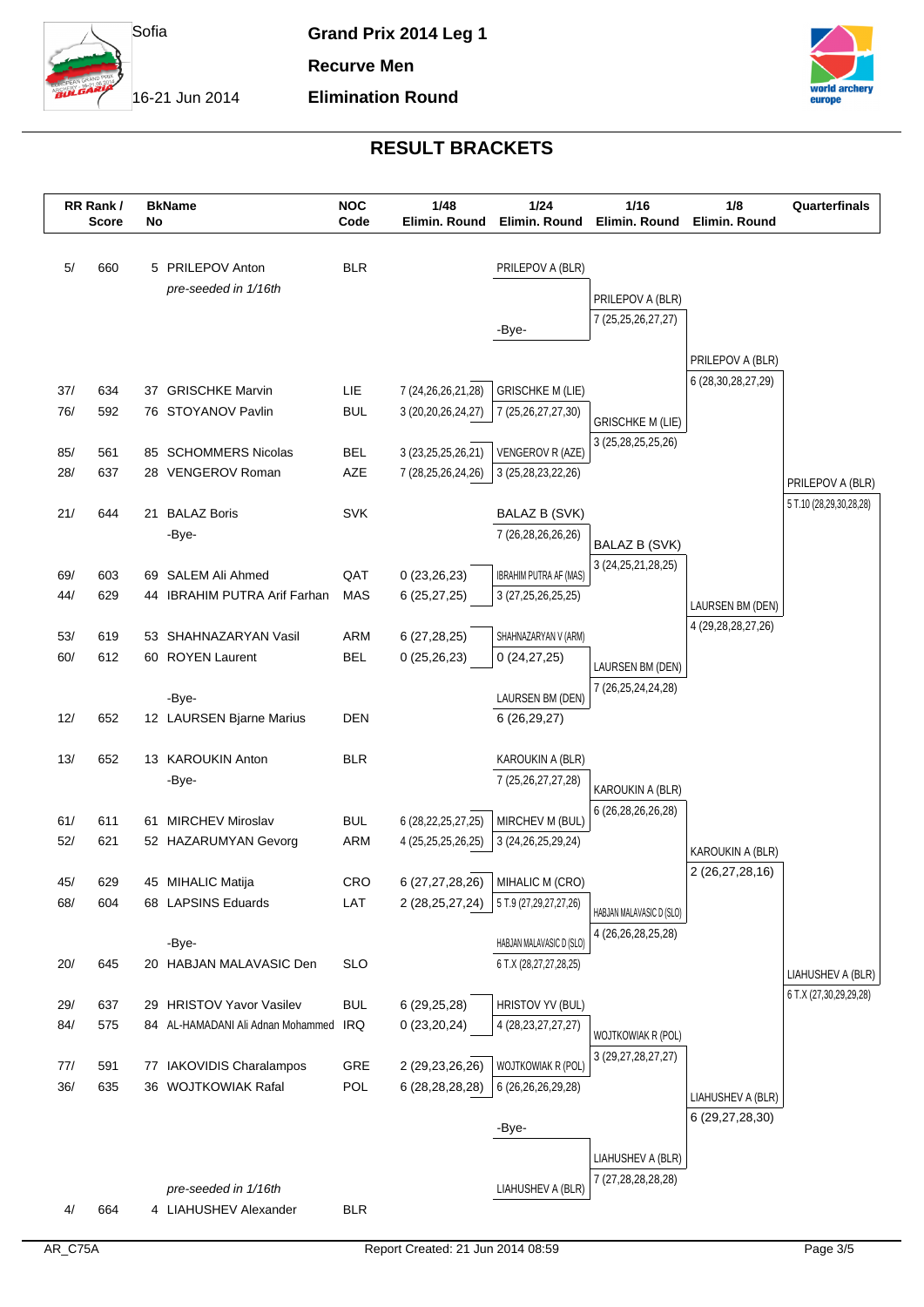

**Elimination Round**

**Recurve Men**

16-21 Jun 2014



|     | RR Rank/<br><b>Score</b> | <b>BkName</b><br>No                         | <b>NOC</b><br>Code | 1/48<br>Elimin. Round   | $1/24$<br>Elimin. Round | 1/16<br>Elimin. Round                   | 1/8<br>Elimin. Round               | Quarterfinals                   |
|-----|--------------------------|---------------------------------------------|--------------------|-------------------------|-------------------------|-----------------------------------------|------------------------------------|---------------------------------|
|     |                          |                                             |                    |                         |                         |                                         |                                    |                                 |
| 3/  | 666                      | 3 KOMOCAR Jaka                              | <b>SLO</b>         |                         | KOMOCAR J (SLO)         |                                         |                                    |                                 |
|     |                          | pre-seeded in 1/16th                        |                    |                         |                         | KOMOCAR J (SLO)                         |                                    |                                 |
|     |                          |                                             |                    |                         | -Bye-                   | 6 (28,28,30)                            |                                    |                                 |
|     |                          |                                             |                    |                         |                         |                                         |                                    |                                 |
|     |                          |                                             |                    |                         |                         |                                         | KOMOCAR J (SLO)<br>7 (25,30,29,28) |                                 |
| 35/ | 635                      | 35 DETKA Michal                             | <b>POL</b>         | 6 (29,28,27)            | DETKA M (POL)           |                                         |                                    |                                 |
| 78/ | 591                      | 78 RATHGEB Benjamin                         | <b>SUIT</b>        | 0(26, 25, 19)           | 2 (25,25,26,25)         | <b>WOJCIK R (POL)</b>                   |                                    |                                 |
| 83/ | 584                      | 83 KOHLER Andrej                            | <b>SVK</b>         | 0(27, 24, 24)           | WOJCIK R (POL)          | 0(26, 26, 27)                           |                                    |                                 |
| 30/ | 637                      | 30 WOJCIK Rafal                             | POL                | 6 (28,29,26)            | 6 (25,29,28,25)         |                                         |                                    |                                 |
|     |                          |                                             |                    |                         |                         |                                         |                                    | KOMOCAR J (SLO)                 |
| 19/ | 645                      | 19 SONNICHSEN Frederik                      | <b>DEN</b>         |                         | SONNICHSEN F (DEN)      |                                         |                                    | 0(27, 27, 26)                   |
|     |                          | -Bye-                                       |                    |                         | 6(27, 24, 28)           | SONNICHSEN F (DEN)                      |                                    |                                 |
|     |                          |                                             |                    |                         |                         | 3 (28, 24, 26, 27, 25)                  |                                    |                                 |
| 67/ | 605                      | 67 VELIKOV Vencislav                        | <b>BUL</b>         | 0(25, 25, 24)           | MOSESHVILI J (GEO)      |                                         |                                    |                                 |
| 46/ | 628                      | 46 MOSESHVILI Jaba                          | GEO                | 6(26,26,28)             | 0(20, 19, 25)           |                                         | LAURIDSEN C (DEN)                  |                                 |
| 51/ | 622                      | 51 ORLIC Vedran                             | CRO                | 5 T.7 (28,28,27,23,25)  | AZMI MAA (MAS)          |                                         | 1 (25,25,25,26)                    |                                 |
| 62/ | 611                      | 62 AZMI Muhammad Aidid Azizi                | <b>MAS</b>         | 6 T.10 (28,26,22,25,26) | 0(25, 24, 25)           |                                         |                                    |                                 |
|     |                          |                                             |                    |                         |                         | LAURIDSEN C (DEN)<br>7 (27,28,26,29,26) |                                    |                                 |
|     |                          | -Bye-                                       |                    |                         | LAURIDSEN C (DEN)       |                                         |                                    |                                 |
| 14/ | 649                      | 14 LAURIDSEN Casper                         | <b>DEN</b>         |                         | 6 (27,29,26)            |                                         |                                    |                                 |
| 11/ | 654                      | 11 MORELLO Marco                            | <b>ITA</b>         |                         | MORELLO M (ITA)         |                                         |                                    |                                 |
|     |                          | -Bye-                                       |                    |                         | 7 (27,29,28,28)         |                                         |                                    |                                 |
|     |                          |                                             |                    |                         |                         | MORELLO M (ITA)                         |                                    |                                 |
| 59/ | 612                      | 59 HURBAN JR. Vladimir                      | <b>SVK</b>         | 6(28, 27, 27)           | HURBAN JR. V (SVK)      | 6 (27,29,24,27,29)                      |                                    |                                 |
| 54/ | 618                      | 54 APSITIS Janis                            | LAT                | 0(23, 24, 24)           | 1 (26,29,24,27)         |                                         | MORELLO M (ITA)                    |                                 |
|     |                          |                                             |                    |                         |                         |                                         | 6 (28,28,26,26,28)                 |                                 |
| 43/ | 629                      | 43 DACHEV Damyan                            | <b>BUL</b>         | 6 (29, 25, 27, 27)      | DACHEV D (BUL)          |                                         |                                    |                                 |
| 70/ | 602                      | 70 KADIDZE Tariel                           | GEO                | 2 (27, 25, 25, 27)      | 1 (28, 28, 25, 23)      | MARUSAU M (BLR)                         |                                    |                                 |
| 91/ | 497                      | 91 LUZHNICA Bardhyl                         | KOS                | -Bye-                   | MARUSAU M (BLR)         | 4 (26, 27, 27, 28, 26)                  |                                    |                                 |
| 22/ | 643                      | 22 MARUSAU Mikalai                          | <b>BLR</b>         |                         | 7 (29,28,30,24)         |                                         |                                    |                                 |
|     |                          |                                             |                    |                         |                         |                                         |                                    | MORELLO M (ITA)<br>6 (29,30,27) |
| 27/ | 637                      | 27 POPOVIC Luka                             | <b>SRB</b>         | 7 (29,27,22,29)         | POPOVIC L (SRB)         |                                         |                                    |                                 |
| 86/ | 557                      | 86 POPESCU Dan                              | <b>ROU</b>         | 1 (20,23,22,22)         | 5 T.8 (28,25,27,29,25)  | <b>BIZON K (POL)</b>                    |                                    |                                 |
| 75/ | 594                      | 75 HELBIN Kasper                            | <b>POL</b>         | 2 (22, 21, 25, 27)      | <b>BIZON K (POL)</b>    | 7 (27,30,29,28)                         |                                    |                                 |
| 38/ | 633                      | 38 BIZON Kacper                             | POL                | 6 (25, 23, 23, 28)      | 6 T.10 (28,27,27,28,25) |                                         |                                    |                                 |
|     |                          |                                             |                    |                         |                         |                                         | BIZON K (POL)                      |                                 |
|     |                          |                                             |                    |                         | -Bye-                   |                                         | 4 (27, 23, 28, 30, 27)             |                                 |
|     |                          |                                             |                    |                         |                         | PASQUALUCCI D (ITA)                     |                                    |                                 |
|     |                          |                                             |                    |                         |                         | 1 (27,26,26,26)                         |                                    |                                 |
| 6/  | 658                      | pre-seeded in 1/16th<br>6 PASQUALUCCI David | <b>ITA</b>         |                         | PASQUALUCCI D (ITA)     |                                         |                                    |                                 |